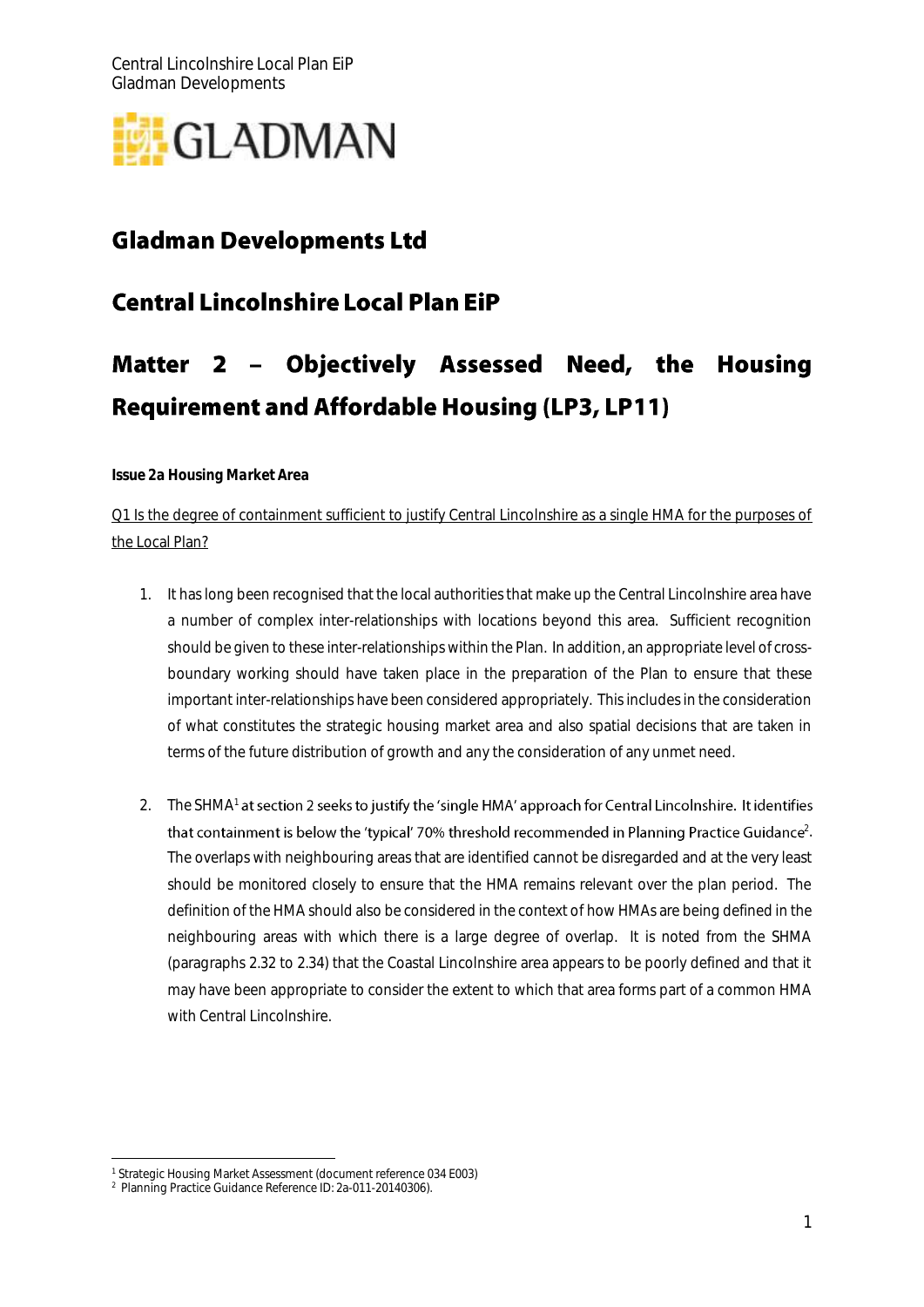Q 2 Does the HMA include the western part of East Lindsey, which forms part of the Lincoln HMA as defined in The Lincolnshire Sub-Regional Housing Strategy? If so, what implications would this have on calculating OAN?

- 3. The information contained in Section 2 of the SHMA provides data which shows a strong interrelationship between the authorities in the Central Lincolnshire Local Plan area and several of their neighbours. In the case of East Lindsey District Council, it is notable from the SHMA (paragraphs 2.32 to 2.34) that an individual study has been undertaken to determine housing need for that authority area as part of the plan making process. That approach is not particularly satisfactory and it is unclear as to whether consideration has been given to the inclusion of an area of East Lindsey within this HMA given the strong inter-relationships that are identified within the SHMA.
- 4. The inclusion of East Lindsey (in part) within the HMA would need to be factored into the calculation of OAN and the distribution of growth that is considered through this Plan. Such an approach might be helpful in re-distributing unmet need from East Lindsey, which is likely to be constrained as a result of issues such as coastal flooding.

Q 3 Have any neighbouring authorities identified housing needs which they are unable to accommodate, and which could affect the Central Lincolnshire HMA?

5. Gladman reserve the right to respond to the explanation provided by the Central Lincolnshire authorities if necessary.

## *Issue 2b Objectively Assessed Need for Housing*

## Q 4 Does the latest data have any bearing on the OAN?

6. It is agreed that the 2014 Sub National Household Projections have not resulted in a meaningful change in relation to the starting point for the calculation of OAN for Central Lincolnshire.

Q5. The baseline household projection has been adjusted upwards based on 10 year migration trends (rather than 5 years assumed in the CLG figures). Why are 10 year trends more likely to be representative of what will happen over the plan period than 5 year trends?

7. Gladman have no specific comments to make.

Q6. Figure 6.2 of the SHMA illustrates that levels of net internal migration were higher between 2001-07 than from 2007-12 (on which the DCLG projections are based). What factors caused the higher levels of internal migration pre-2007? What evidence is there to suggest that these factors will underpin a higher rate of internal migration over the plan period going forward?

8. Gladman have no specific comments to make.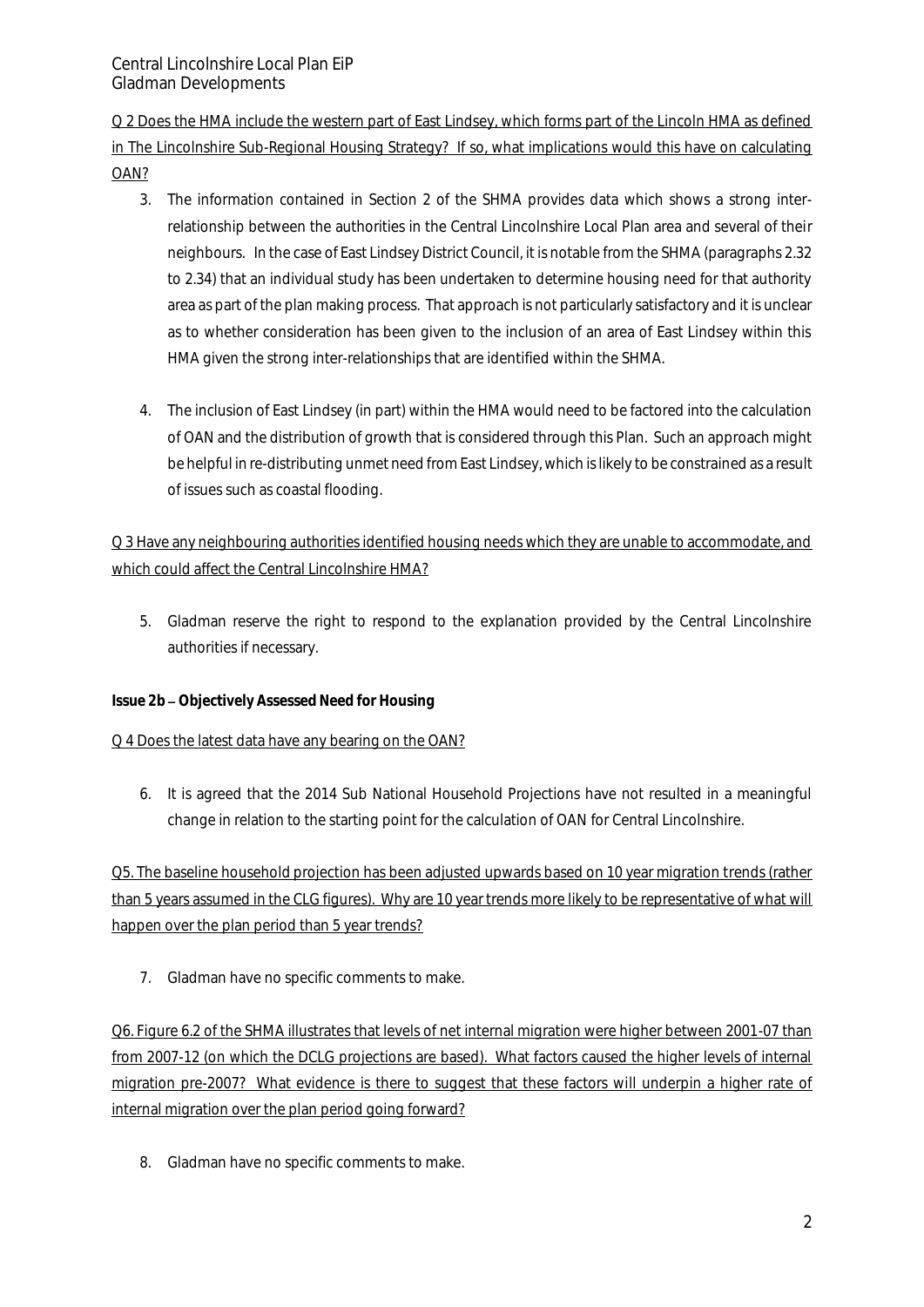#### Q7. Is the increase in the OAN to account for Unattributable Population Change reasonable and justified?

9. The increase in OAN to take account of unattributable population change (UPC) is justified. This consideration is standard practice and takes into account the underestimation of population growth between census years. The upward adjustment is necessary to provide a more robust position on demographic need. The approach is acknowledged in the Planning Advisory Service Guidance<sup>3</sup>. If such an increase was not made, then there would be an unacceptable risk that the plan would be taking forward an OAN that under represents future projected growth.

# Q8. Is the return to previously higher household formation rates for younger people (aged 20-39) reasonable and justified?

10. The approach is reasonable and justified and demonstrates a positive approach that is in keeping with the Government's ambition to transform generation rent into generation buy. The PPG indicates that sensitivity testing can be carried out to take consideration of local circumstances such as household formation rates<sup>4</sup>. The uplift in this instance reflects the supressed household formation rates amongst younger people that were observed over the last 10 years. In particular, as a result of the undersupply of housing, the growth in house prices during the early to mid 2000's and the economic downturn in the late 2000's.

Q9. Is it appropriate to use adjustments to household formation rates of younger people (aged 20-39) as a mechanism for responding to worsening market signals? Is the level of uplift appropriate?

11. The adjustment to household formation rates of younger people would be a demographic adjustment and must therefore be separate to the consideration of market signals.

Q 10. Has the assessment of housing need adequately taken market signals into account, including in respect of land prices, house prices, rents, affordability, rate of development and overcrowding (PPG Ref 2a-03020140306). Should any specific uplift be made to the OAN?

12. Only a modest uplift has been applied following the analysis of market signals. The SHMA identifies that growth in house prices has exceeded the national average in Lincoln and West Lindsey (Paragraph 5.74) and the area is experiencing worsening affordability (paragraph 5.25). It is considered that an uplift of 3% should be increased to address this issue. The Local Plan Expert Group (LPEG) Report (at Appendix 6) sets out recommendations on changes to the Planning Practice Guidance. Here (under recommendations for ID: 2a-020-20140306) it is indicated that there should

<sup>-</sup><sup>3</sup> Pages 23 & 24 - Planning Advisory Service Objectively Assessed Need and Housing Targets Technical Advice Note July 2015, Peter Brett **Associates** 

<sup>4</sup> Planning Practice Guidance ID: 2a-017-20140306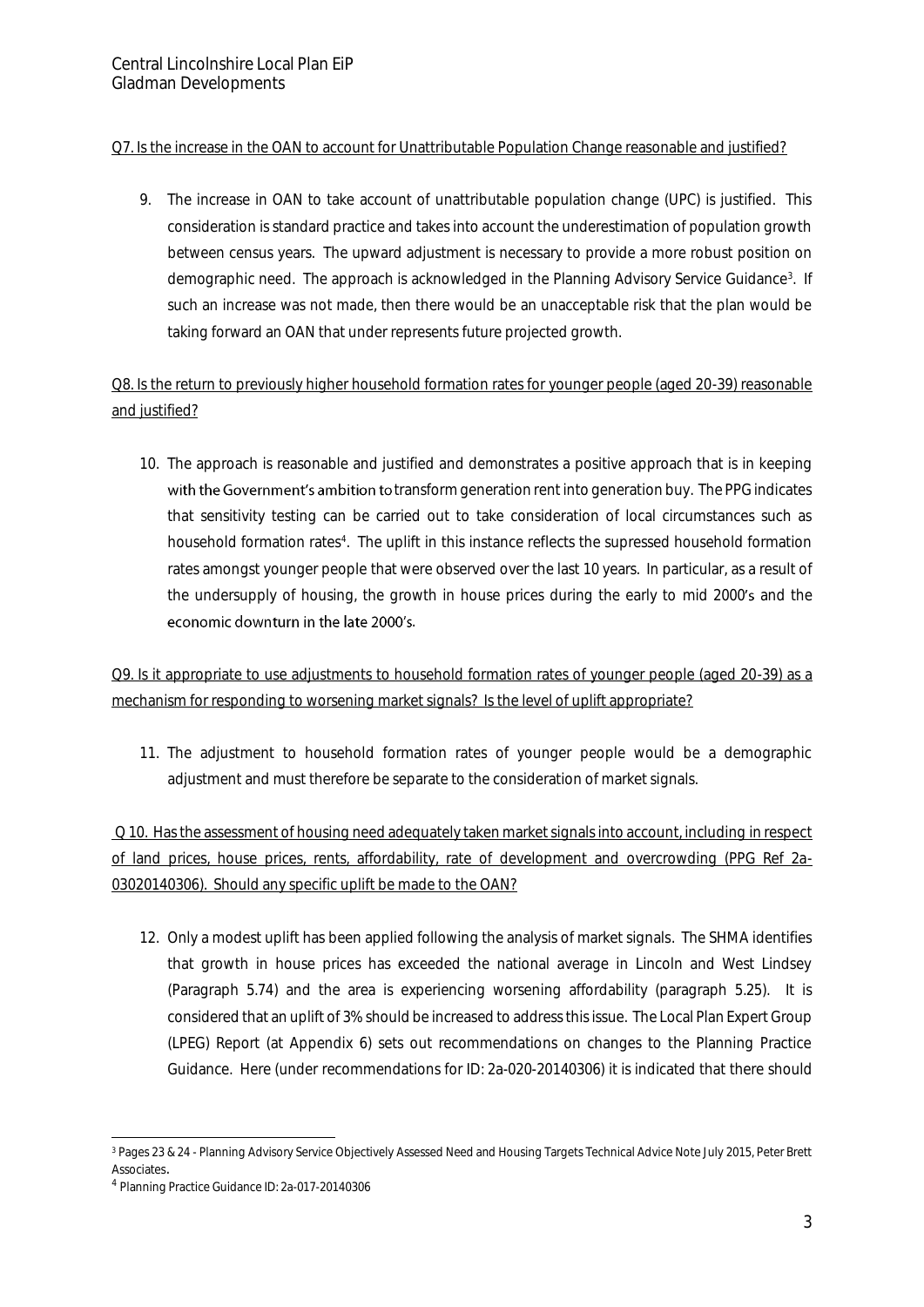be an uplift of 10% or 25% where required following the outcome of the analysis of house price and rental affordability ratios.

13. It is notable from the "ratio of lower quartile house price to lower quartile earnings by Local Authority. 2013 to 2015" that the percentage change observed over that period in West Lindsey was 15.95%, in Lincoln was 14.86% and in North Kesteven was 4.40%. It is clearly evident from this data that affordability is worsening across Central Lincolnshire.

Q 11. What factors underpin the difference between the Experian Economic Forecasts and the Oxford Economics Forecasts for total job creation? Why are they so different? Why does the Oxford Economics baseline provide the more robust set of data and why has it been used? Is this justified? Applying the Oxford Economics baseline, what would be the requirement for new employment land?

14. Gladman reserves the right to comment on the Council's response to this question.

Q 12. The Local Plan states (paragraph 3.5.10) that baseline job growth will result in a requirement for around 23 ha of new employment land over the plan period. However, the Local Plan allocates significantly more – some 153 ha (111ha through Policy LP5 and 42ha through the SUEs). Given that the housing land requirement is based on baseline economic growth, will the supply of housing land be sufficient to ensure that there are enough workers in relation to the amount of allocated employment land?

15. The Plan's ambitions for economic growth are reflected through the proposed allocation of 153ha of employment land. This needs to be fully taken into account in setting an associated requirement to ensure that the Plan's vision for Central Lincolnshire to be a location of 'positive growth' can be achieved.

Q 13. What if employment land development and job creation is higher than the baseline forecast, and subsequently there is insufficient housing to support the development of allocated employment sites? Will there be a need to find more housing sites?

16. Yes, there will need to be more housing sites identified in order to meet the Plan's strategy for economic growth.

Q14. Should this be monitored and should there be a review mechanism in the Local Plan to review job growth against the forecasts?

17. In the first instance, a housing requirement should be included within the Local Plan that correctly reflects the economic growth ambitions of the area. Failure to do so will result in a Local Plan that cannot be considered to have been positively prepared. In addition to this, a monitoring requirement and review mechanism should be included.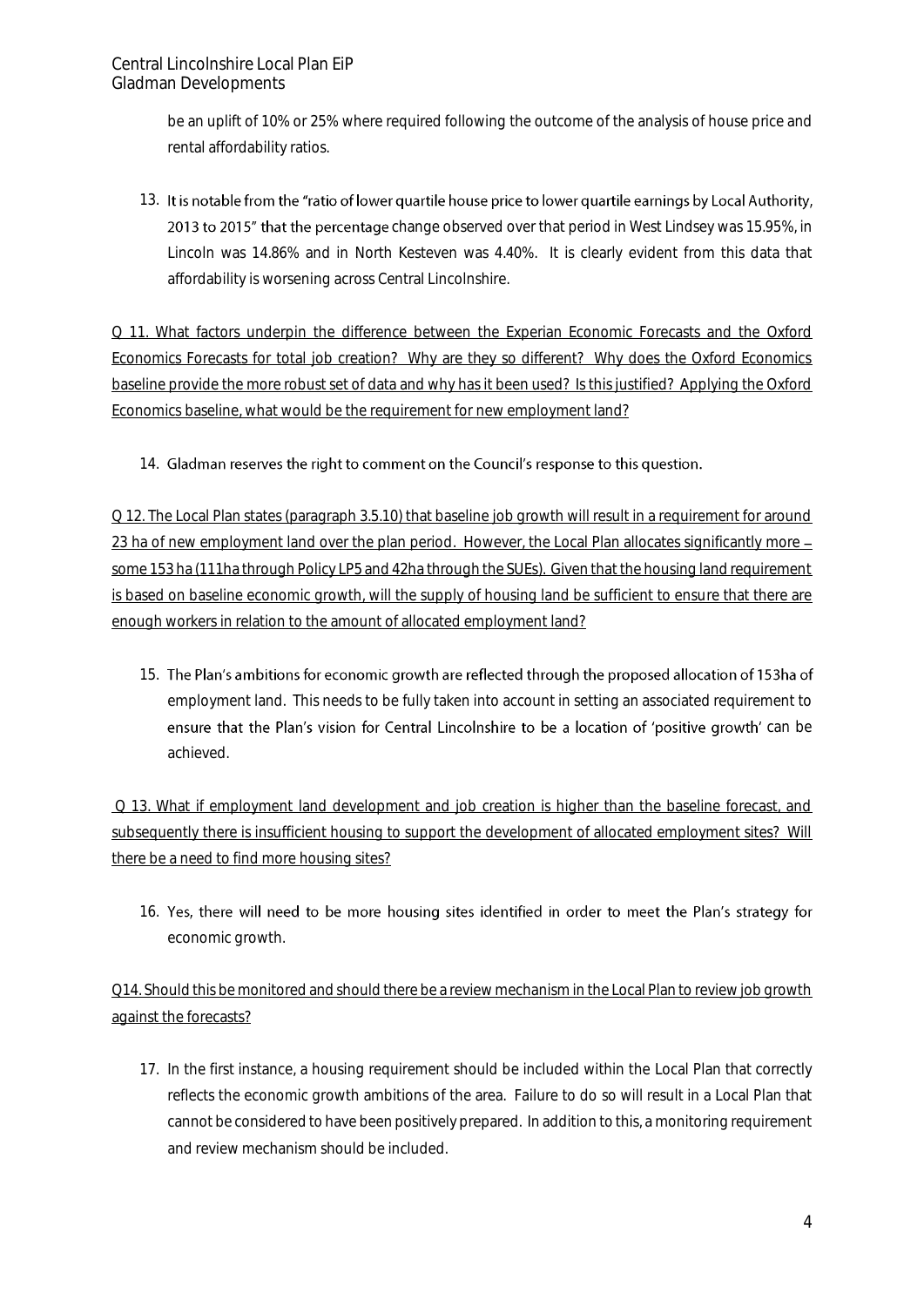Q15. The SHMA identifies that Bishop Grosseteste University has seen sustained periods of growth which reflects their ambitions. Representations from the University of Lincoln also identify plans for growth as part of a new 'food corridor'. Does this have any bearing on the OAN?

18. The growth ambitions of the local universities are factors that the Central Lincolnshire authorities should be taking into account in the preparation of their Local Plan. Plan makers should be able to demonstrate that they have engaged with universities and other higher educational establishments to better understand their student accommodation requirements<sup>5</sup>.

#### *Issue 2c Housing Requirement*

Q 16. The conclusions of the SHMA identifies an OAN of between 34,368 - 42,720 (or 1,432 - 1,780 dpa), but confirms that the bottom end of the range only represents a modest 'boost' to long-term housing supply. With this in mind, why was the housing requirement for Central Lincolnshire established as 1,540 (baseline economic growth), which sits towards the lower end as identified by the SHMA?

19. It is a significant concern that the housing requirement contained within the Local Plan does not correspond with the upper end of the OAN range that is set out in the SHMA. The selection of a lower figure does not reflect the NPPF's requirement to set a positive vision for the future of the area (Paragraph 17). It also fails to support the requirement to proactively encourage sustainable economic growth by recognising and addressing a lack of housing (Paragraph 21). The selection of the lower end of the range is not considered to be a positive response to the evidence that has been prepared by the Council and does not support the NPPF's requirement to "boost significantly the supply of housing" (paragraph 47).

Q 17. Will the housing requirement in the Local Plan significantly boost the supply of housing as sought by paragraph 47 of the Framework? Does it reflect the Vision of the Local Plan which states that Central Lincolnshire will be a location of 'positive growth'?

20. The selection of the upper end of the range as the basis for plan making would have represented a more positive approach and would have been more akin to supporting the NPPF's requirement to "boost significantly the supply of housing" (paragraph 47) and the Plan's clear ambition for Central Lincolnshire to be a location of positive growth.

Q 18. Should the housing requirement at paragraph 2.4.1 and Policy LP3 be expressed as a minimum figure given the range of OAN identified by the SHMA? Is it adequately clear that this figure is the housing requirement?

21. The housing requirement should be amended to reflect the upper end of the range contained in the evidence base (42,720) and expressed as a minimum figure.

<sup>-</sup>5 PPG (ID: 2a-021-20160401).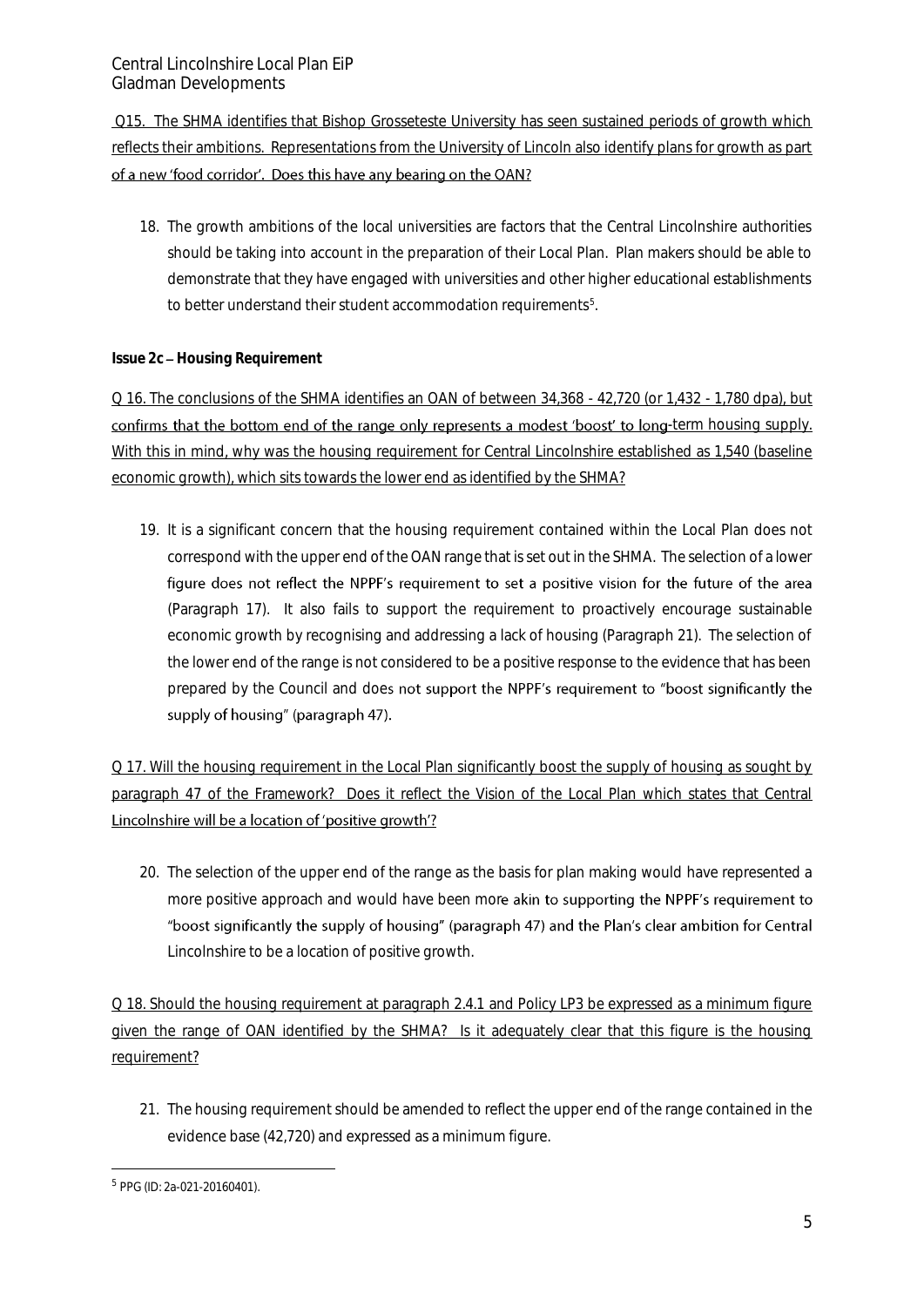Q19.Is the housing requirement expressed as a net or gross figure? Has the figure taken into account potential demolitions or other changes of use (i.e. any losses from existing housing stock)?

22. It is assumed that the figure represents the net housing requirement for the plan period. Any future demolitions should be factored into the consideration of supply through the monitoring process.

# Q 20. Have there been any requests from neighbouring authorities to accommodate any of their unmet housing needs?

23. The issue of tackling unmet housing should not be hampered by the varying timescales associated with neighbouring Local Plans. Even if there has been no formal request to support a neighbouring authority in meeting its housing need, it does not mean that this will not becoming a requirement during the course of the plan period. A trigger mechanism is therefore required to ensure that any issues of unmet need that emerge from neighbouring authority areas can be adequately addressed. This is particularly pertinent in the case of those areas where there is significant overlap between housing markets.

## *Issue 2d Affordable Housing*

## Q21. Has the affordable housing need (17,400 dwellings) been correctly established?

24. Gladman have no specific comments to make.

Q22. How have the three Local Authorities performed since 2012 on the delivery of affordable housing to cover the first years of the plan period? Is the figure of 17,400 still appropriate or does it need up-dating? What overall percentage of affordable housing has been achieved over recent years?

25. Any shortfalls observed since 2012 will need to be addressed through the Local Plan, together with a mechanism to explain the actions that will be taken should shortfalls be observed in future years.

## Q23. Is MM/SC/3 necessary to make the Local Plan consistent with national planning policy?

26. MM/SC/3 is necessary to be consistent with national policy.

Q24. Based on a higher threshold of 11 units how many affordable housing units are likely to be delivered in the plan period through the application of Policy LP11 and from any other sources? Policy LP11 recognises that not all of the need will be met through the planning system. What will be the extent of the shortfall? Will Policy LP11 help deliver the Vision of the Plan, which seeks to meet the housing needs of all?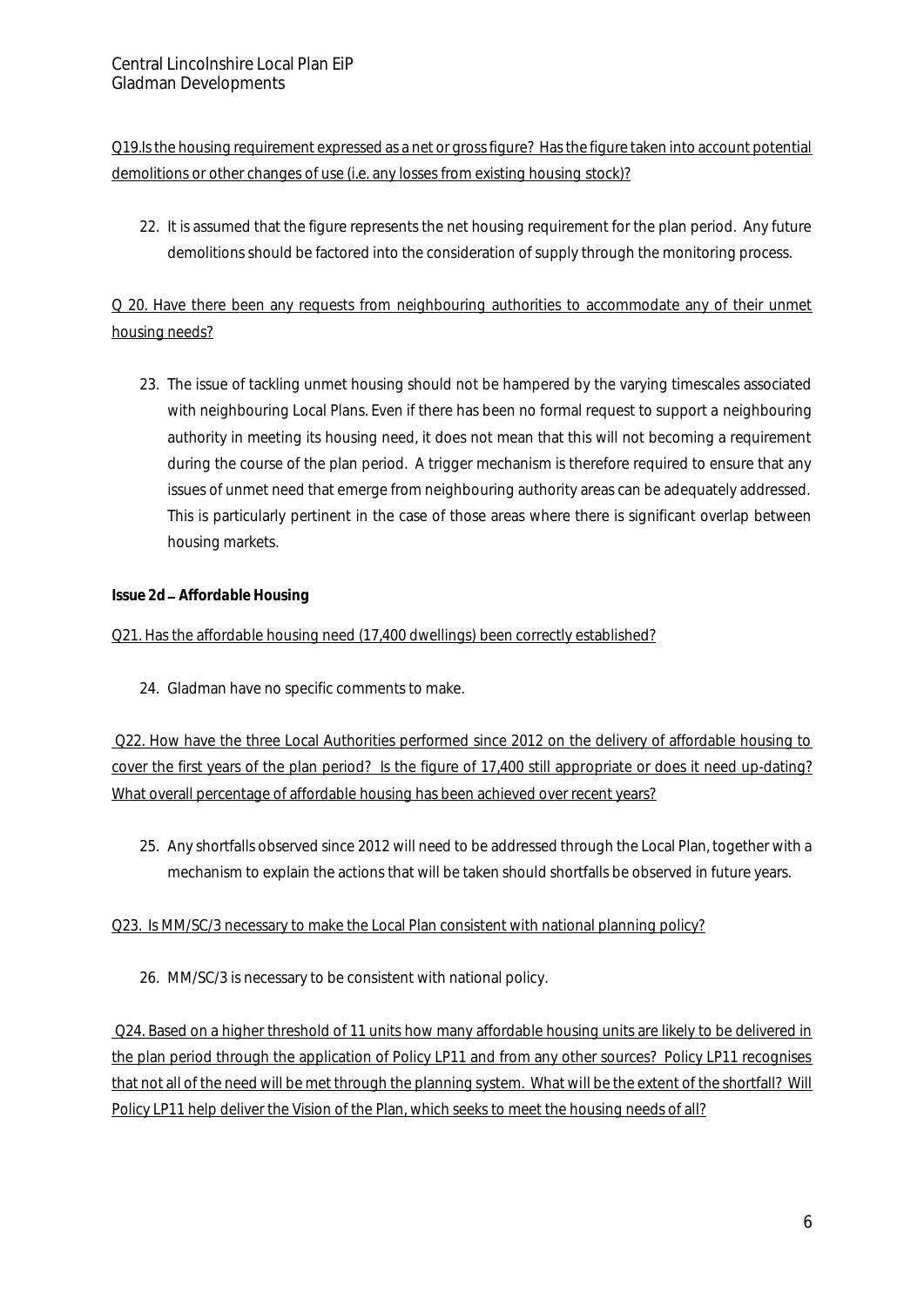Central Lincolnshire Local Plan EiP Gladman Developments

> 27. Gladman have no specific comments to make, however the Local Plan should consider how any shortfall can be remedied in order to fulfil the ambition to 'meet the housing needs of all'.

Q 25. The PPG (Ref 2a-029-20140306) states that an increase to the total housing figures should be considered where it would help deliver the required number of affordable homes (i.e. to deliver more market housing and therefore more affordable housing). Has an uplift to the housing requirement for this reason been considered? If no uplift is proposed, what is the justification for that?

28. An increase in the total housing included in a Local Plan should be considered where it could help to deliver the required number of affordable homes<sup>6</sup>. It is not clear whether this consideration has been taken. In its current form, the plan is likely to significantly under-deliver affordable housing and opportunities to remedy this situation need to be seriously considered.

#### Q26. Is the requirement for 15-25% affordable housing justified by reference to viability evidence?

29. The Council's viability evidence must take all proposed costs to development into account. It is unclear whether or not these percentages for affordable housing take into account the CIL rates that are being promoted. There is a real concern that these policy expectations for affordable housing are being set at a level where many schemes will be rendered unviable by the cumulative burden being placed on them. A policy mechanism to enable the negotiation of affordable housing contributions on a case by case basis is required, but the affordable housing target should be set at a level where this needs to be undertaken on a regular basis. The negotiation process causes delays to the granting of planning permission on sites in sustainable locations and as such delays in the delivery of much need housing.

Q27. Why is the requirement lower for the Sustainable Urban Extensions (SUEs) (20% in Lincoln and 15% elsewhere), than for other sites in the Lincoln Strategy Area (25%) and elsewhere (20%)? Is this justified?

30. Gladman have no specific comments to make.

Q28. Is the policy sufficiently flexible? Should it accept that policy requirements for affordable housing would be proportionately reduced if it were demonstrated that a full contribution would cause a development to be unviable?

31. The policy needs to include a mechanism for the negotiation of affordable housing. Any percentage for affordable housing should be expressed as a target and a starting point for consideration on a case by case basis.

<sup>-</sup>6 Planning Practice Guidance ID : 2a-029-20140306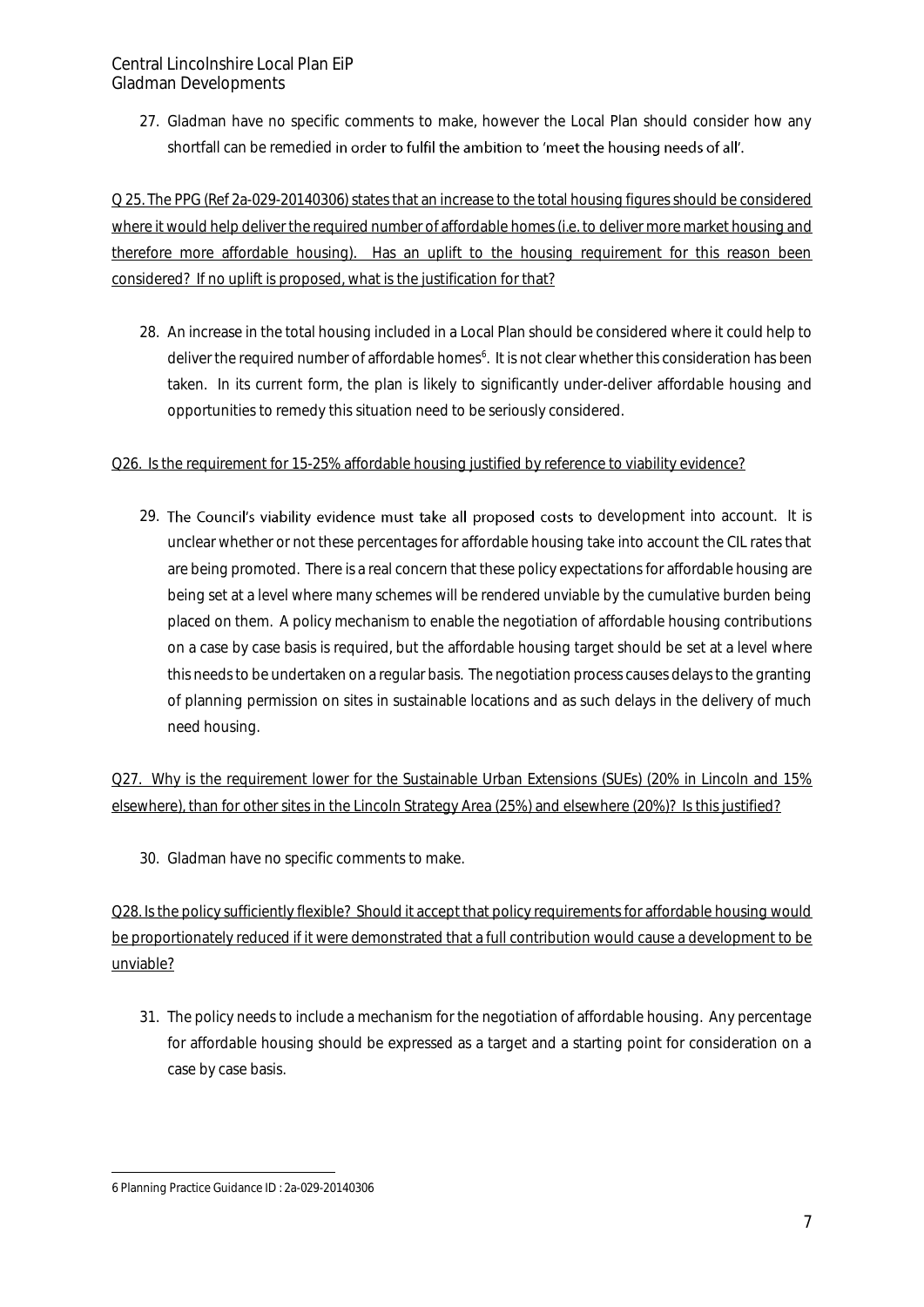Q29. In Rural Areas Policy LP11 states that a local needs assessment is required to demonstrate both a need and a 'desire' in respect of exception sites. How is this defined from a development management perspective? Would the Policy be effective in this regard? Does it give sufficient clarity to decision makers, developers and communities?

32. Gladman have no specific comments to make.

Q30. Is the local support for rural affordable housing facilitated by a small amount of market housing a relevant and justified criterion? Would the Policy be effective in this regard?

33. An explanation is required as to what would constitute 'a limited amount of market housing' and how its appropriateness would be assessed through the development management process. There may well be circumstances where a more than 'limited' supply of market housing in sustainable rural locations would support the delivery of rural affordable housing and this should be considered favourably bearing in mind the affordable need identified in the SHMA.

Q31. Should Policy LP11 and/or its supporting text recognise and/or reference the different types of affordable housing, including Starter Homes?

34. The policy will need to be sufficiently flexible to enable the delivery of all types of affordable housing and be responsive to any change in the definition (such as the inclusion of starter homes). The recognition of different types of affordable housing, including starter homes, and the need for such flexibility would be useful within the supporting text to demonstrate that the Local Plan is responsive to meeting all types of affordable need.

Q 32. Is it necessary to have a review mechanism in the Plan to consider progress against the delivery of affordable housing and to identify any appropriate steps to help increase supply, if appropriate?

35. It is considered necessary to include a trigger mechanism in order that progress against the delivery of affordable housing is properly considered. Notwithstanding this, there is no reason why the steps/actions that the Central Lincolnshire authorities will take to increase affordable housing supply cannot be included within the supporting text of the Local Plan together with a commitment to them. Any such steps or actions will need to be sufficiently flexible to respond any changes in the definition of affordable housing that could occur over the course of the plan period.

*Issue 2e Conclusion on Local Plan Housing Requirement* 

#### Q33. Overall, is the housing requirement in the plan justified? If not, what should it be?

36. It is considered that the housing requirement should at least be increased to reflect the upper end of the range contained within the SHMA (42,720). In addition, strong consideration must be given to: